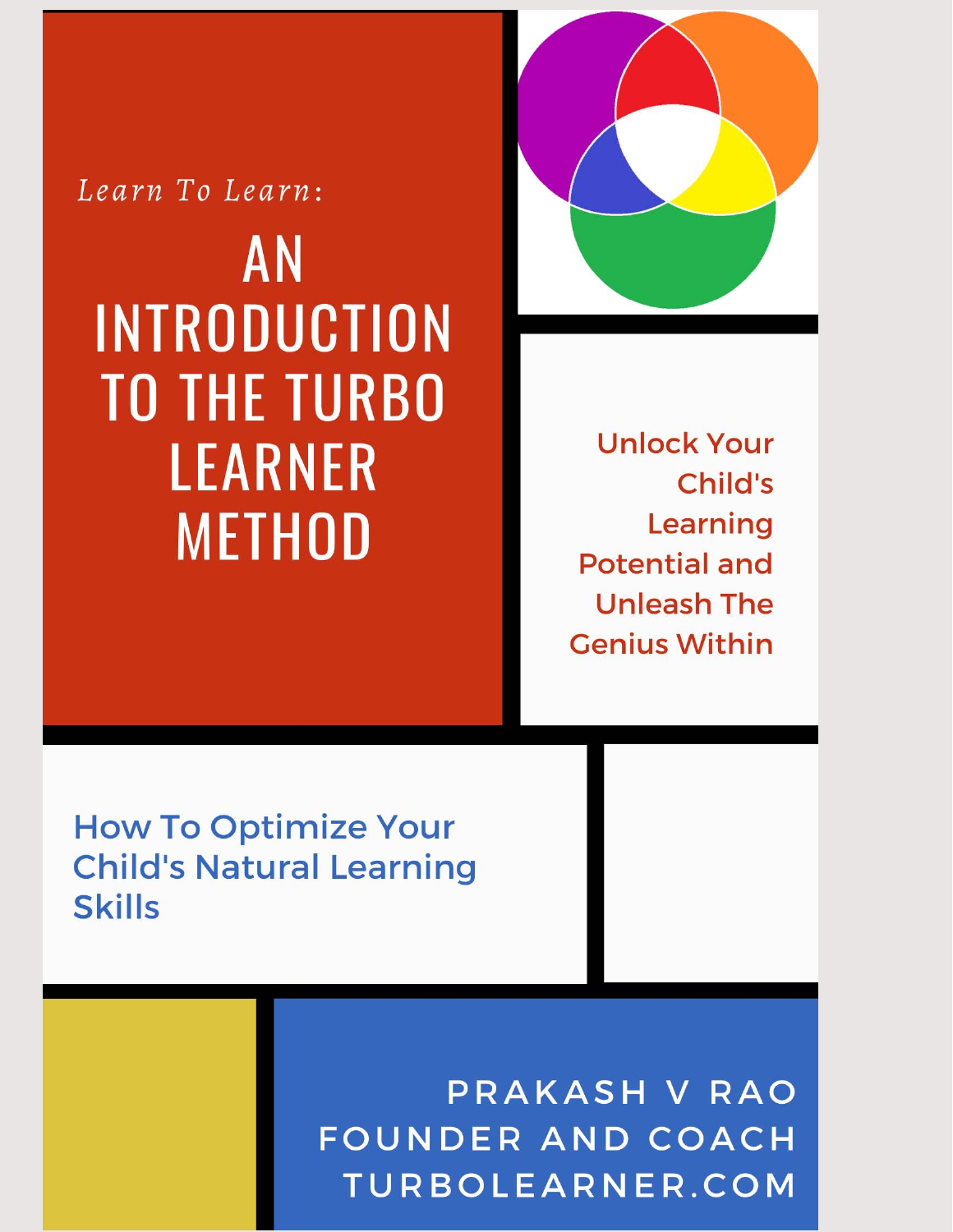# Table Of Contents

| <b>Chapter 1: Potential and Performance</b>            |     |
|--------------------------------------------------------|-----|
| Chapter 2: The Problem                                 |     |
| Chapter 3: The Impact                                  | 8   |
| <b>Chapter 4: What People Generally Do</b>             | 10  |
| <b>Chapter 5: Limitations of the General Solutions</b> | 14  |
| <b>Chapter 6: The Smart Alternative</b>                | 15  |
| <b>Chapter 7: My Story</b>                             | -19 |
| Chapter 8: Your Turn                                   |     |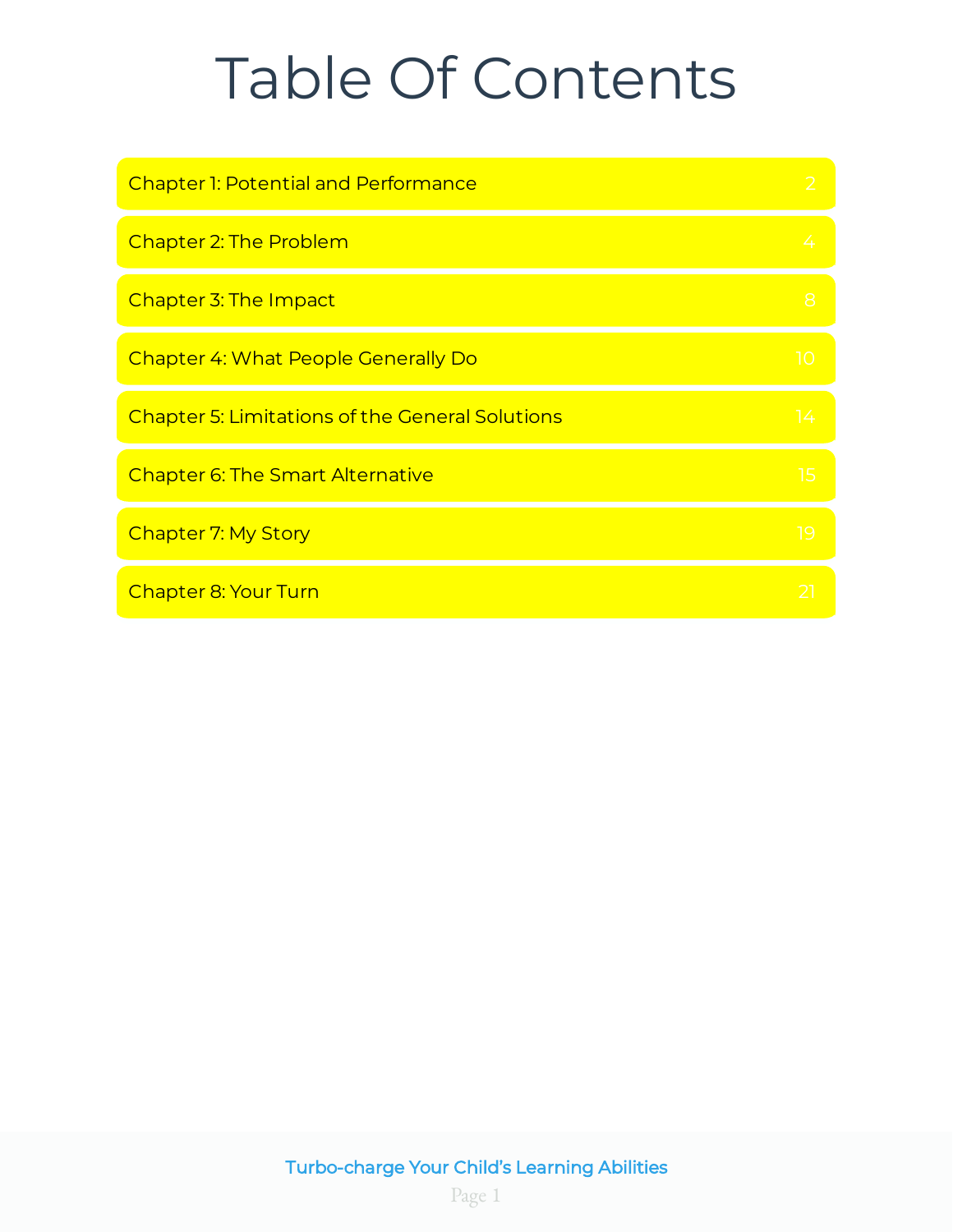# <span id="page-2-0"></span>Chapter 1: Potential and Performance



Imagine a huge rock sitting at the edge of a cliff or an escarpment. If that rock tipped over and hurtled down the vertical cliff face, it could wreak much damage. The energy with

which it could strike the ground can be calculated by  $E = mgh$ , i.e., E (energy) = m  $(mass)$  x g (gravitational acceleration) x h (height of the cliff face).

But that is all <u>potential</u> energy. That energy would never get released if the rock stayed put at the edge of the cliff forever.

There is much difference between potential and performance.

Your child has the potential to learn anything and be a genius. Almost every child has that potential - and I am also including borderline autistic children and children with mild learning disabilities in the mix. Very few children - approximately 2.5% or 1 child in 40 - realize that potential.

Why?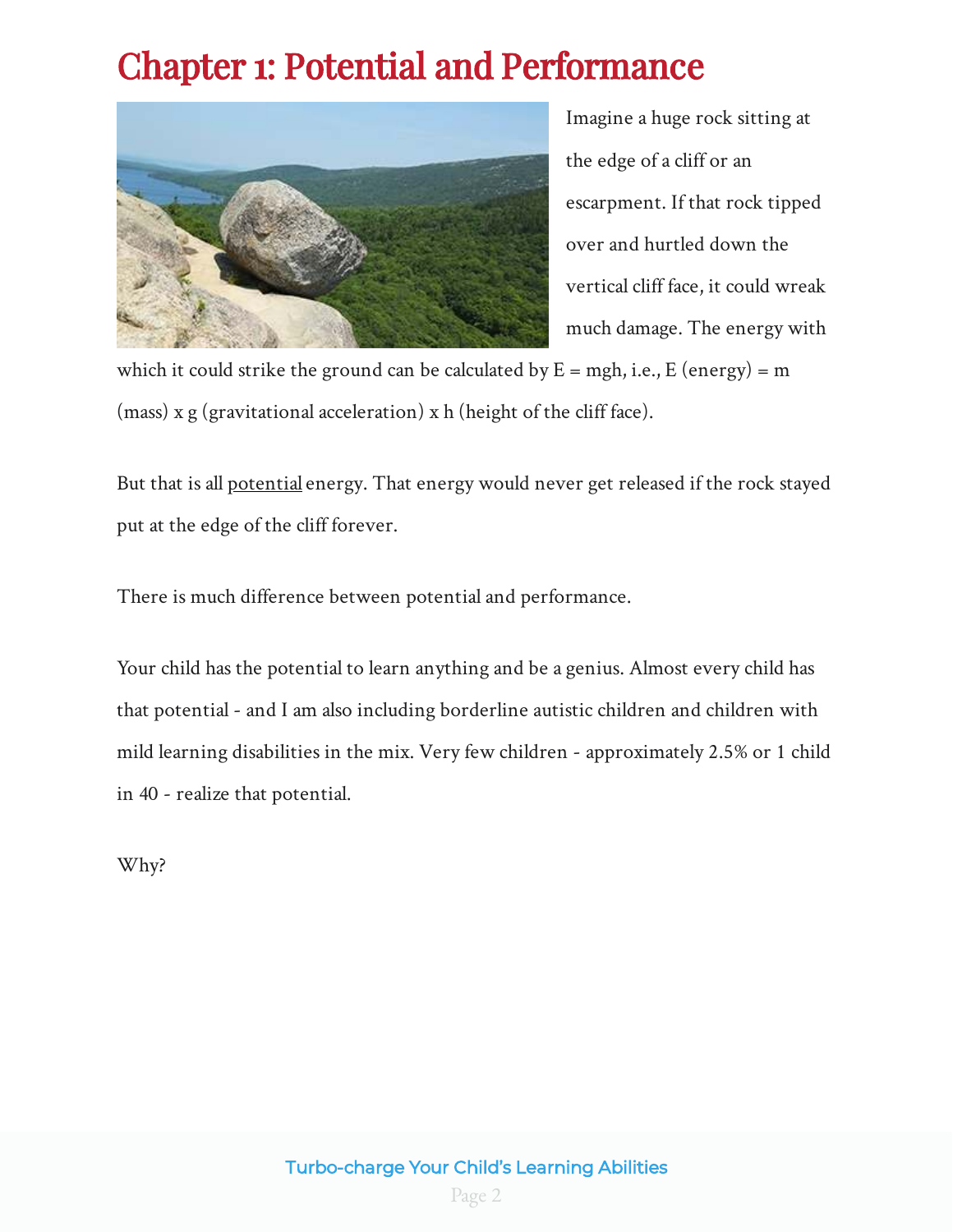The simple answer is that every child is different. Every child has a unique brain, thinks differently, and, therefore, learns differently. But children are not taught differently, nor are they taught to understand and use their unique learning skills. Children struggle to learn because of a mismatch between their "natural" learning process and how they are taught.

I don't blame the teachers: this is not a blame game. I respect teachers. My mother was one. However, teachers in the United States face several major challenges

- There is usually a poor teacher-student ratio, which means that teachers don't have the bandwidth to focus on individual students.
- The "No Child Left Behind" rule forces teachers to make sure that the lower tranche of their students pass.
- In many school districts, teachers are evaluated against their performance in the standardized tests, so, in reality, teachers teach to the test from day one.
- The technological and safety challenges of the COVID-19 pandemic are taking away what limited time teachers have.

So, when parents feel that their children could do much better at school if only they could rise to their true potential, they are right. Children <u>do not</u> perform at their true potential.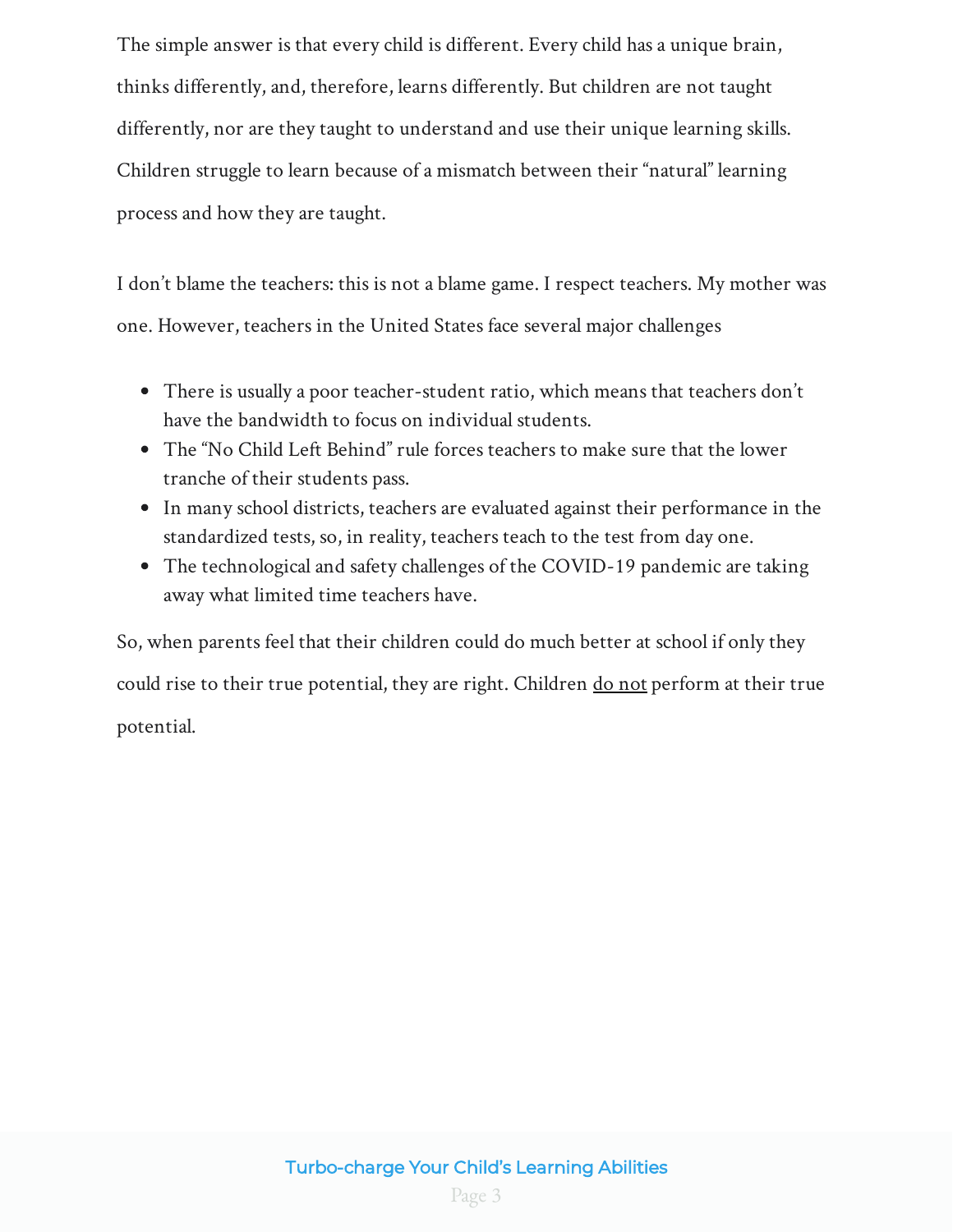### <span id="page-4-0"></span>Chapter 2: The Problem

Parents have wants and needs when it comes to their children. They need their children to have a quality education so that they succeed in life. This stems from a deeper need for assurance and peace of mind that when they are no longer around to come to their aid, they can still fend for themselves.

But they also want their children to be the trophies that they can proudly showcase to their peers. They want to be able to say, "My son, the mayor" or "My daughter, the doctor." No one wants to say, "My child, the failure." Parents need their children to succeed not only for the children's sake but for their own (parents') sake.

During the COVID pandemic, there have been other needs that surfaced. Parents have a need to balance personal and professional lives as they work from home and their children have some level of remote schooling – either totally remote or hybrid. They need to be able to help their children learn, to help their children reduce their stress and frustration, and to support them in every way that they can. And they don't want their children to interrupt their work-related conference call with, "Mommy/Daddy, I don't understand this stuff. Can you help me learn?"

How do you feel when your child is struggling to learn remotely or in a hybrid environment because of the COVID pandemic?

How do you feel when you have to add "teaching" to the already huge pile of hats you wear, and the role of "teacher" does not sit well with the role of "parent"?

How do you feel when your child's education interferes with your working from home?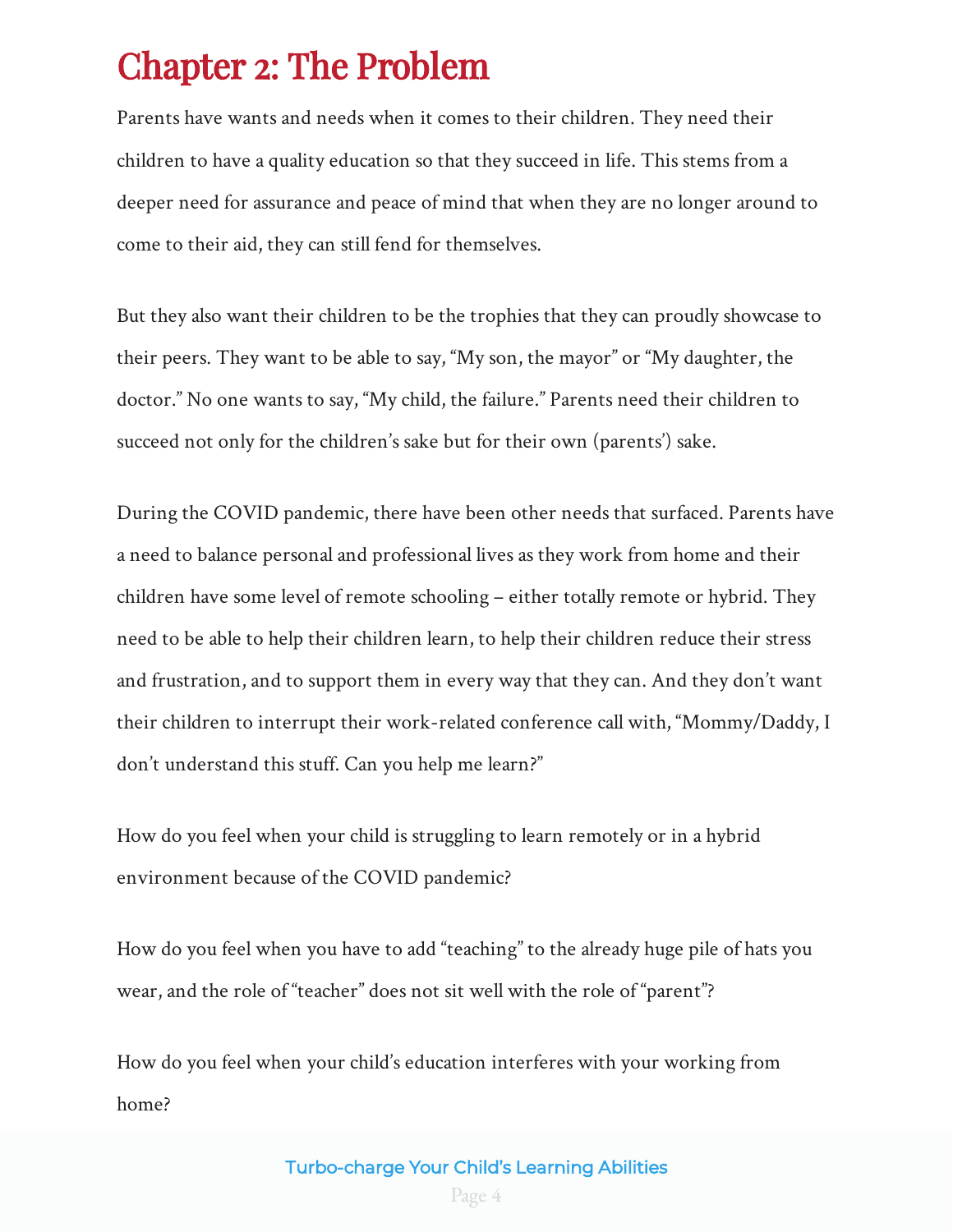#### Are you frustrated? Stressed out? Overwhelmed? Angry?

As a parent, you want your child to not merely survive but thrive. You want to be able to give your child every advantage that will allow him/her to get ahead of peers, classmates, and, later, colleagues. Those peers, classmates and colleagues are friends, but human beings are fiercely competitive. Sometimes, it is a healthy competition between friends. Sometimes, it is quite cut-throat.

Let's face the truth: While we pretend that it is all "Kumbaya" and we are all friends, there are times when we don't allow friendship to come in the way of our desires. There are times when children fiercely compete with their best friends to get on that last seat on the debate team or the lead role in the school play or admission into the college of their dreams. As grown-ups, we compete to get the best jobs, the best assignments, the best sales territories, or bigger bonuses. We are friends – until the friendship gets in our way.

How do you get your child to thrive in such an environment? What advantages will allow your child to get to and stay in the lead position?

The biggest advantage is the ability to learn anything easily. Henry Adams said, "They know enough who know how to learn."

So, how do you get your child to be able to learn anything easily? What is holding your child back from being able to do so?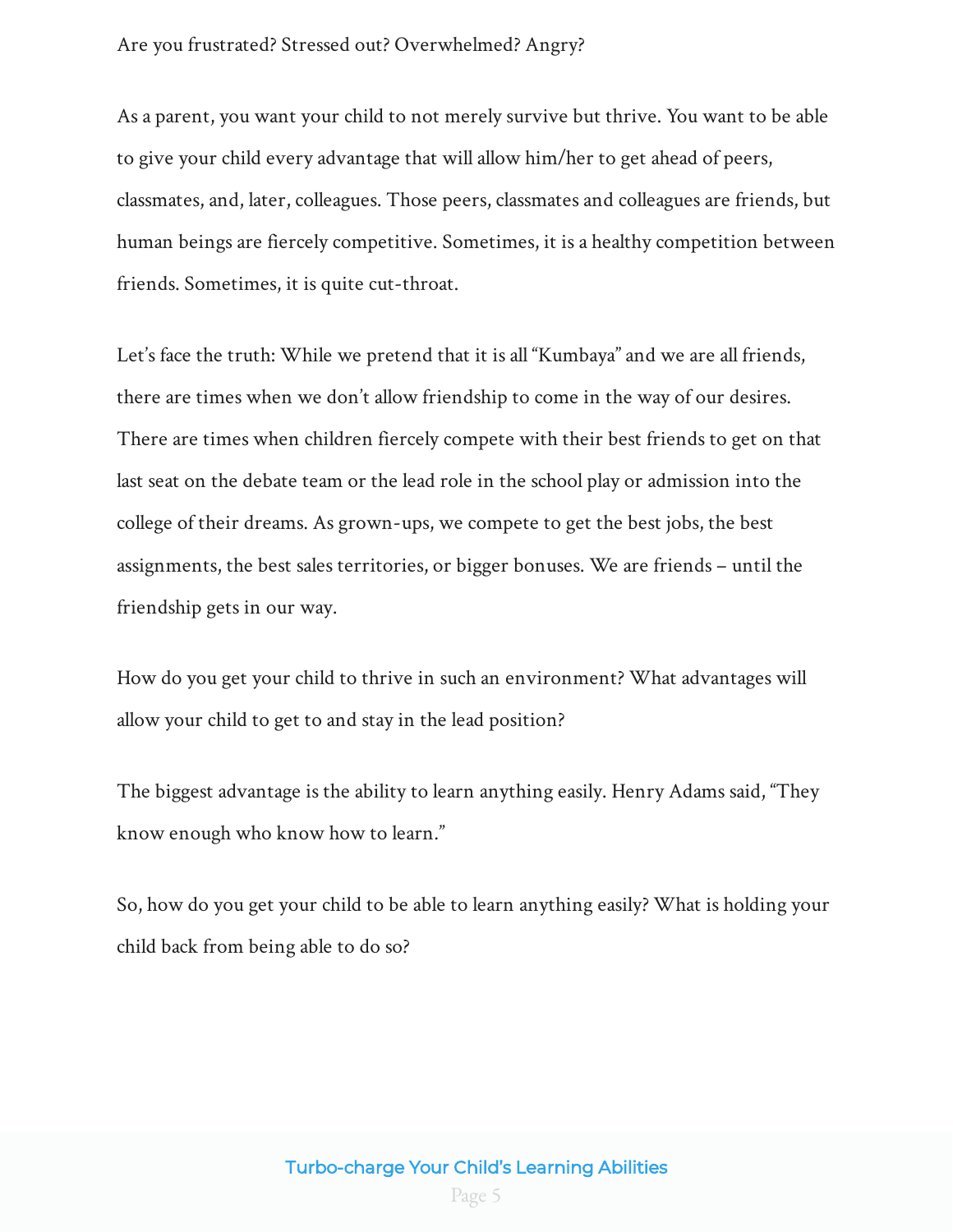When you go to a doctor with a fever, he/she doesn't just treat the fever. The fever is just a symptom. The doctor checks to see if there is an underlying infection or disease that causes the fever. Yes, the doctor also gives you something for the fever, but that is generally in addition to any treatment required for the underlying problem.

Likewise, you may have a litany of "problems" relating to your child's education:

- Too easily distracted
- Disorganized
- Doesn't manage time well
- Doesn't complete assignments on time
- Gets poor grades
- Procrastinates, then pulls all-nighters to complete projects
- Spends more time on social media than on studies

And so on.

But these, as you can possibly guess, are only the symptoms. The real problem is that your child does not have a consistent process for learning any subject.

There is a process that will help your child learn any subject easily, effectively and efficiently. However, there is no one "universal" process that works for every child – one size does not fit all. Every child needs a unique, personalized process.

So, the real problem is that your child does not know the unique process which will help him/her realize his/her true learning potential.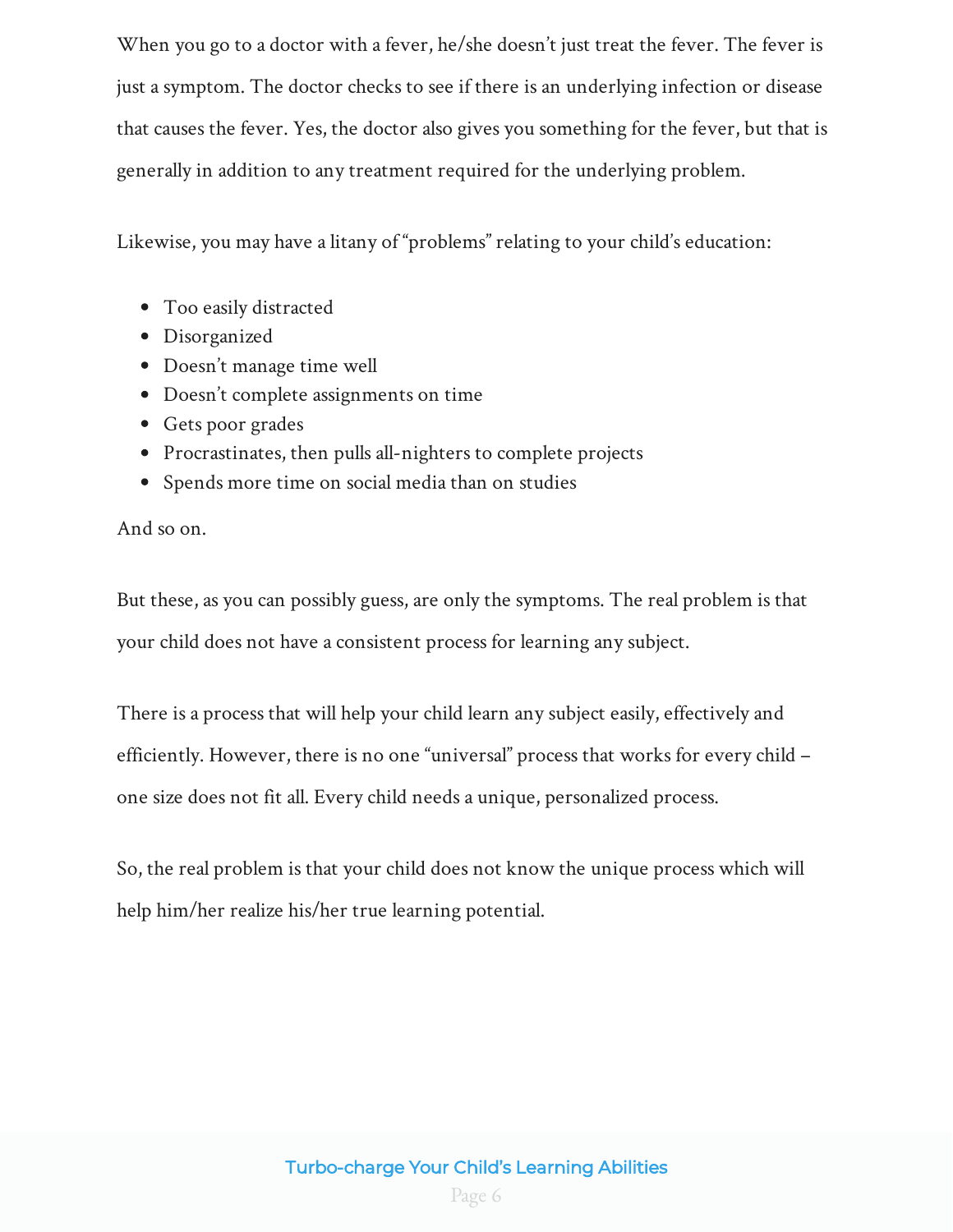Some children learn some subjects well out of a natural acumen, interest, or because the teacher is able to inspire, motivate or activate them. On these subjects, they are organized, manage time well, complete assignments on time and get good grades. They struggle to learn other subjects. On these, their actions, and results, are diametrically opposite.

Some children get some learning out of hard work, but mere "brute force" can only get them so far. They struggle to bridge that gap between "good enough" and "excellent". These children spend an inordinate amount of time with paltry results.

Other children struggle and work hard but get poor results. Good grades remain out of their grasp.

And then there are the children who don't work hard enough because they have given up or don't care enough. They give up because they don't believe that they could achieve good grades. Having seen poor results from either their own or vicarious experiences, they don't see any point in working hard.

(I use the term "child" loosely: some middle-school, high-school and college freshmen will take umbrage at being called children, but at my age, even a 25-year-old is a child. My own children are in their twenties.)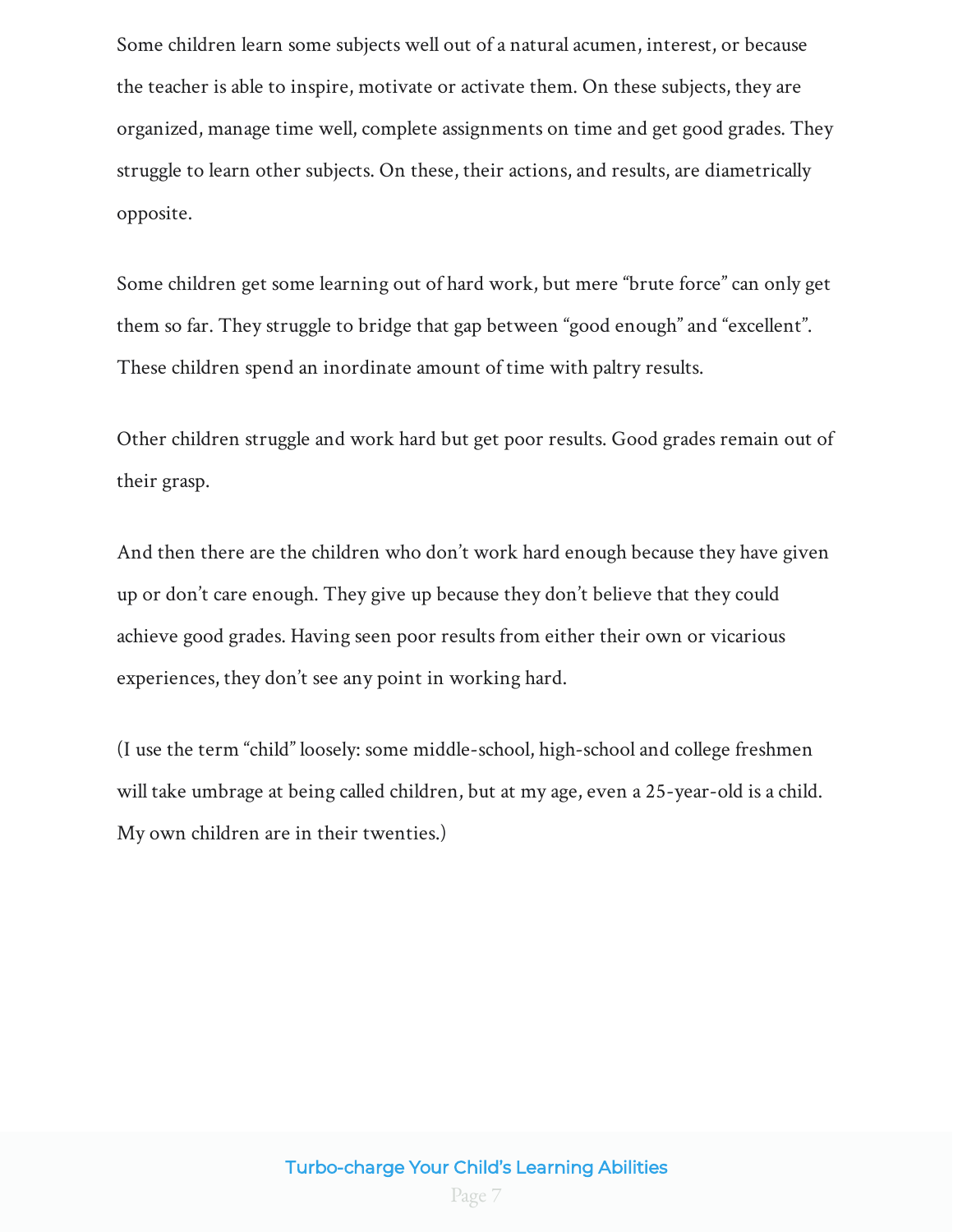# <span id="page-8-0"></span>Chapter 3: The Impact

President Woodrow Wilson was not known for his looks. He is credited with the

following limerick:

But my face I don't mind it, For I am behind it, It is those in front that I jar. There are others more perfect by far, For beauty I am not a star,

Many children don't mind that they don't get good grades. It doesn't affect them as much as it jars others.

"What's the big deal?" they ask, "Who cares? It's only grades."

But people do care. Especially if this affects a child's ability to get a job, earn a decent salary and support a family. The impact of poor study habits and results – poor grades – can be felt on the parents, siblings and other people in the immediate social circle of the students with such habits.

What is the impact of poor study habits?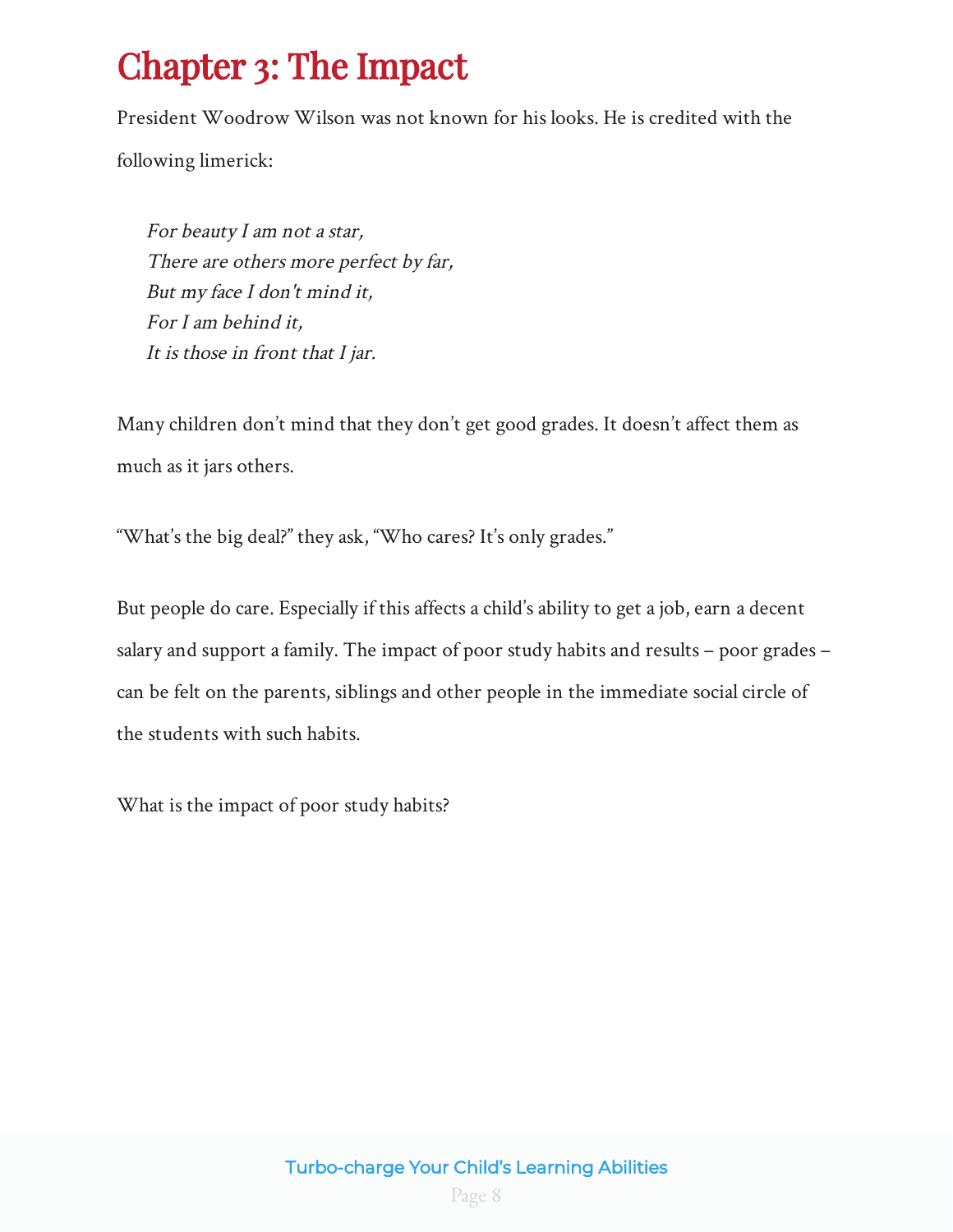- Distractions, disorganization and poor time management cause every action to take much longer time and yield poor results. As Stephen Covey mentioned in his "7 Habits of Highly Effective People," if you work on a task only when it is urgent, you don't have the time to think things through. The result is something haphazardly put together and therefore incomplete and poorly done.
- When studying takes a long time, it eats into other activities including eating and sleeping. Irregular eating and sleeping leads to poor health, stress, and poor control of emotions including anger. This disrupts the harmony of the household and leads to friction between parents and children and/or between siblings.
- All of these lead to poor grades. The consequences of poor grades include fewer opportunities to get into good high schools, good colleges and good jobs. Parents get anxious when their children don't have good prospects and are not settled in life.

What is the value of education? Derek Bok, the president of Harvard University, said, "If you think education is expensive, try ignorance." And Benjamin Franklin said, "An investment in education pays the best interest."

As parents, you would like your child to be able to take care of himself/herself when you are no longer around to help. You don't want your child to be a millstone around your neck for the rest of your life. It is a poor parent, indeed, who clings to a child long after the child ought to be fledged for fear of "losing him/her." And one of the first requirements to independence is the ability to understand a situation and decide what to do about it. This ability comes only with knowledge and experience, the first being taught in regular school and the second in the school of hard knocks.

But knowledge is more important than experience - it is not necessary to experience being burnt if you have the knowledge that fire burns. Human knowledge is built on the experiences of our ancestors. If you have to experience everything to know it, one lifetime is not enough to know enough to survive and thrive. That is why the formal learning we get from the school system is so important.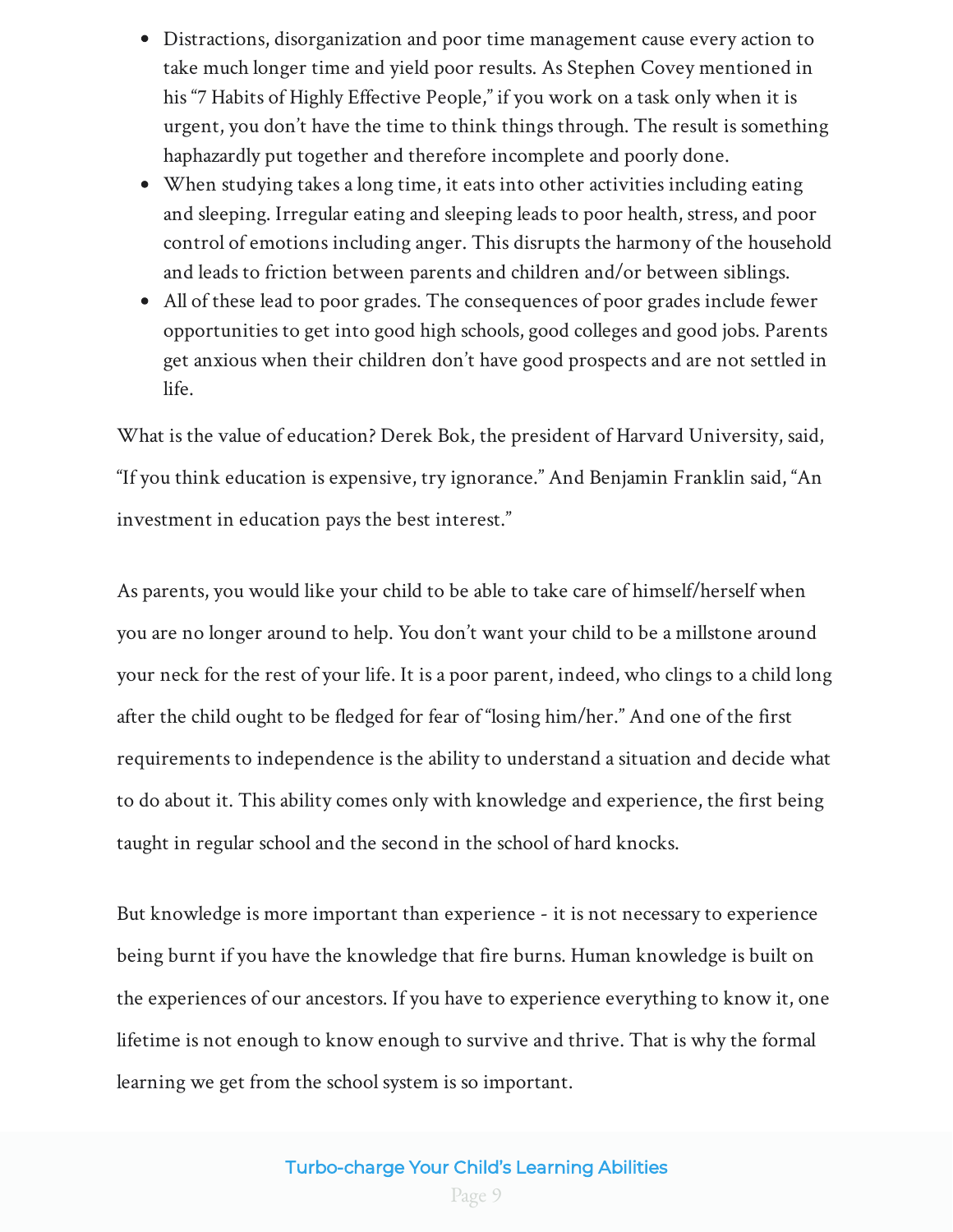# <span id="page-10-0"></span>Chapter 4: What People Generally Do

When children fare poorly at studies, parents try many options.

The first is a very hands-on approach. The parents, or at least one parent, must interact with the child to know what was covered in school and what homework was assigned, and make sure that the homework is completed. The parent(s) must also set strict study schedules, designate a study area, ensure healthy nutrition (the brain works well with certain foods), manage screen time and make sure that bedtime is strictly followed. As you can imagine, this takes a lot of time and effort but gets great results.

The second is to judiciously use carrots and sticks - incentives and disincentives, or rewards and punishments. Good grades lead to more privileges, gifts, trips and indulgences; bad grades yield loss of privileges, being grounded, being denied gifts, trips and indulgences. This often backfires and creates rebellious or passive/aggressive behaviour.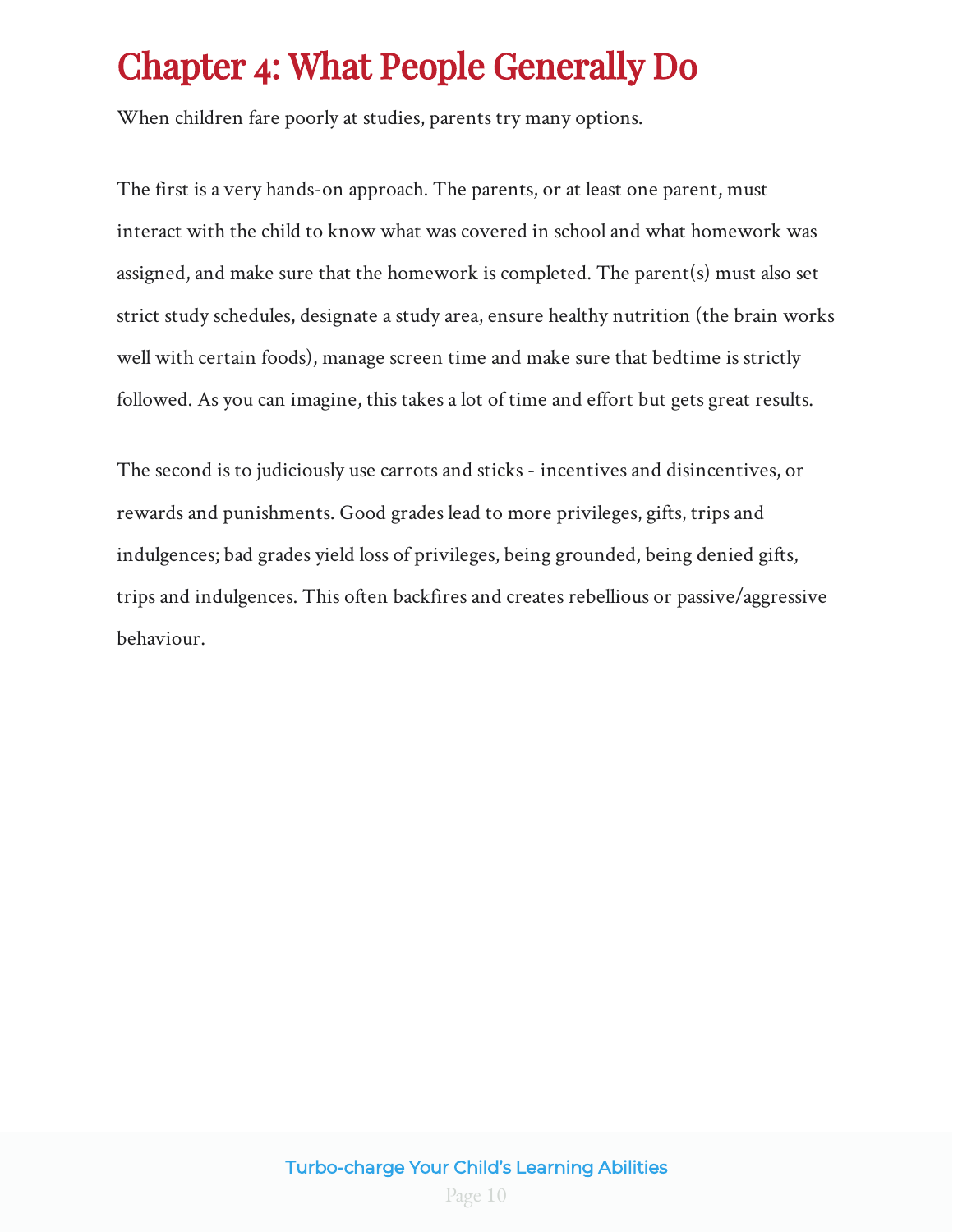When it comes to changing your child's behavior, it is important to remember Dale Carnegie's advice (How to Win Friends and Influence People): "There is only one way to get anybody to do anything. And that is by making the other person want to do it." While we cannot change somebody's mind, we can give them the opportunity to change their own mind. We cannot change someone's mind by attacking because when we attack, they dig in, and at that point in time, they stop listening to what we have to say. On the other hand, when we engage them in conversation, the longer we converse the more opportunities we have to say something of influence. During the conversation, we can bring their core values and contradicting behavior to fore without unduly stressing the contradiction: Let them see the contradiction and have the lightbulb moment.

The third is to assist the child with tutors in subjects that the child finds challenging. This is an expensive option and gives mixed results. The tutors often address only the symptom - the specific thing that the child does not understand - and miss the underlying issues.

A related method is to use learning centers such as Kumon, Mathnasium, Eye-Level, Oxford Learning Centers, etc., to enhance reading and math skills through focussed repetition. This helps the child be better at verbal comprehension and at using processes to solve problems.

There are other "learn to learn" courses available for adults on Udemy, Coursera, The Teaching Company, etc. These are not readily usable by children because they depend on an underlying foundation of self-discipline. Parents may, however, take these courses and use the materials to help their children learn. However, it does take a lot of time and effort.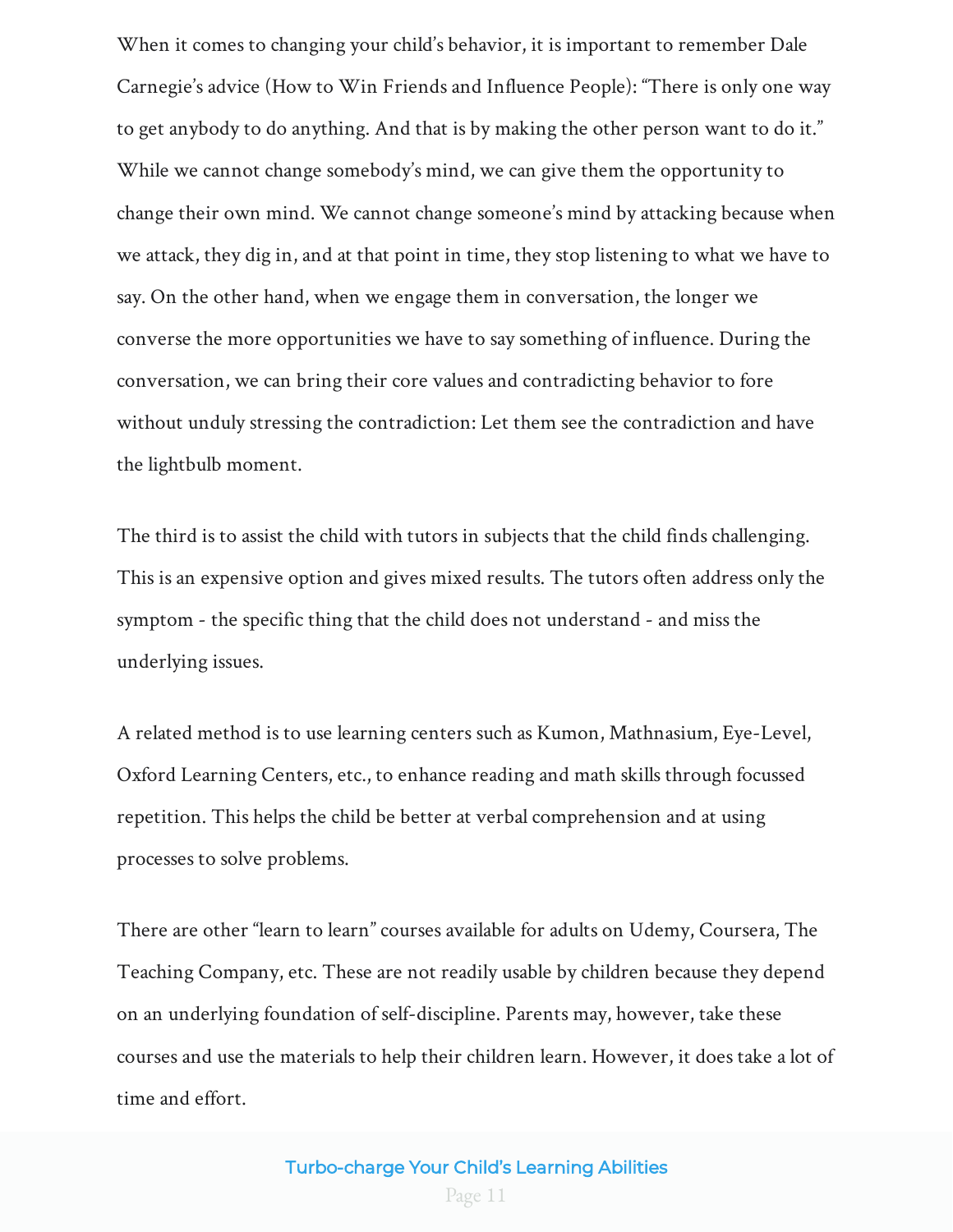And there are specialists, experts in neuroscience, psychology, cognition, etc., who teach learning techniques pertinent to their area of specialization.

Let me tell you a story.

There were 5 blind men who tried to describe an elephant by touching it. Each only touch



ed a part of the elephant and described that part:

"It's like a wall", said the person who felt the flank.

"It's like a rope", said the one who felt the tail.

"It's like a pillar", said the one who felt a leg.

"It's like a spear", said the man who felt a tusk.

"It's like a fan", said the one who touched an ear.

Were they wrong?

Each was only partly right. They are not equipped to see the entire elephant. The true description of an elephant includes all these and more.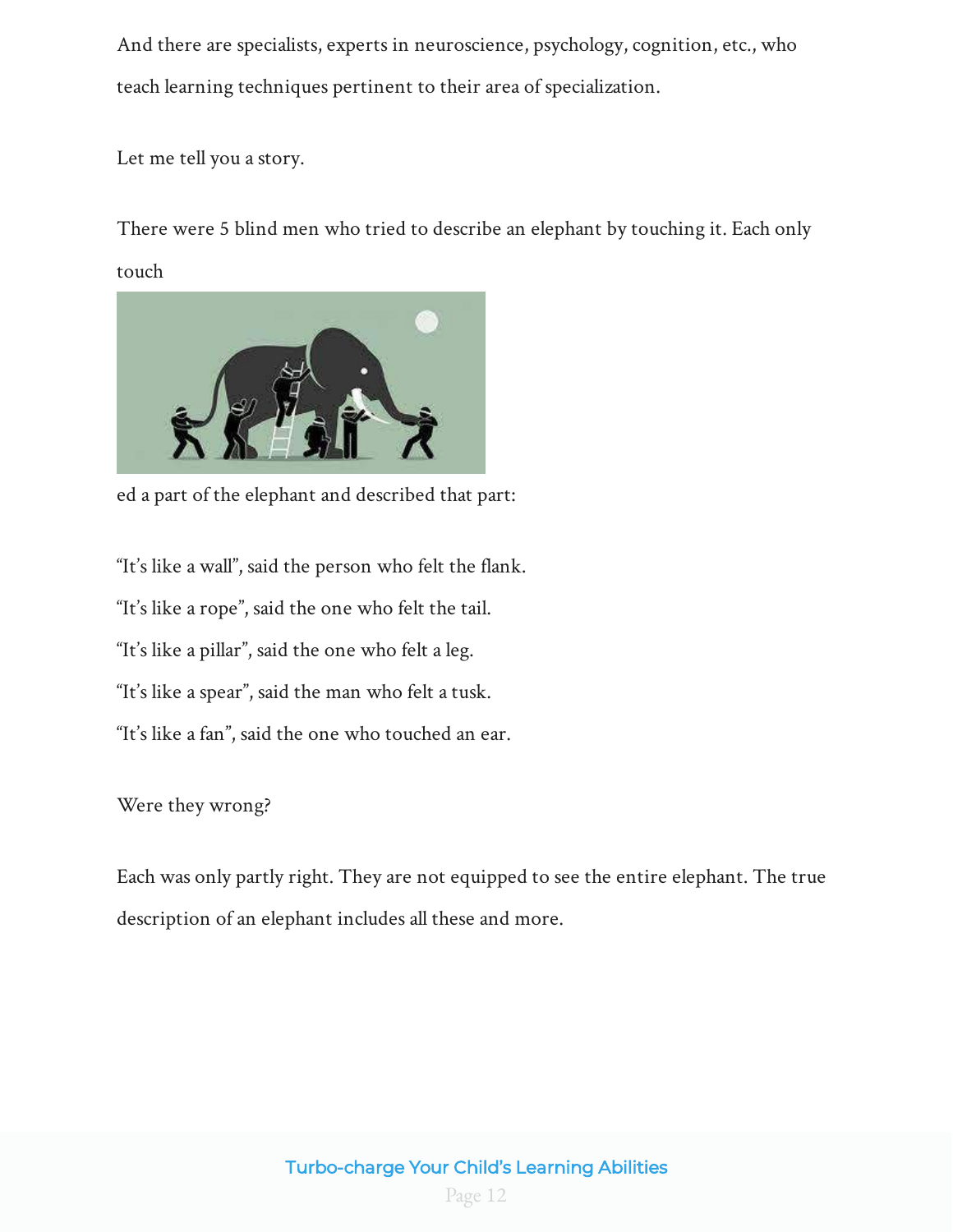In the world of education, there are many schools of thought both on teaching and on learning. Each expert focuses his/her attention on one aspect - neuroscience, cognition and meta-cognition, behavioural psychology, learning style (visual, auditory, kinesthetic, verbal, logical, solitary, social), personality type, and biochemistry. Some focus on memorization and recall techniques, some focus on study habits, some on selftesting practices, some on note taking systems, etc.

#### Who is right?

They also are only partly right. What they are missing is the ability to see the entire picture. They are in a swimlane of their own perspective … and cannot visualize the entire elephant.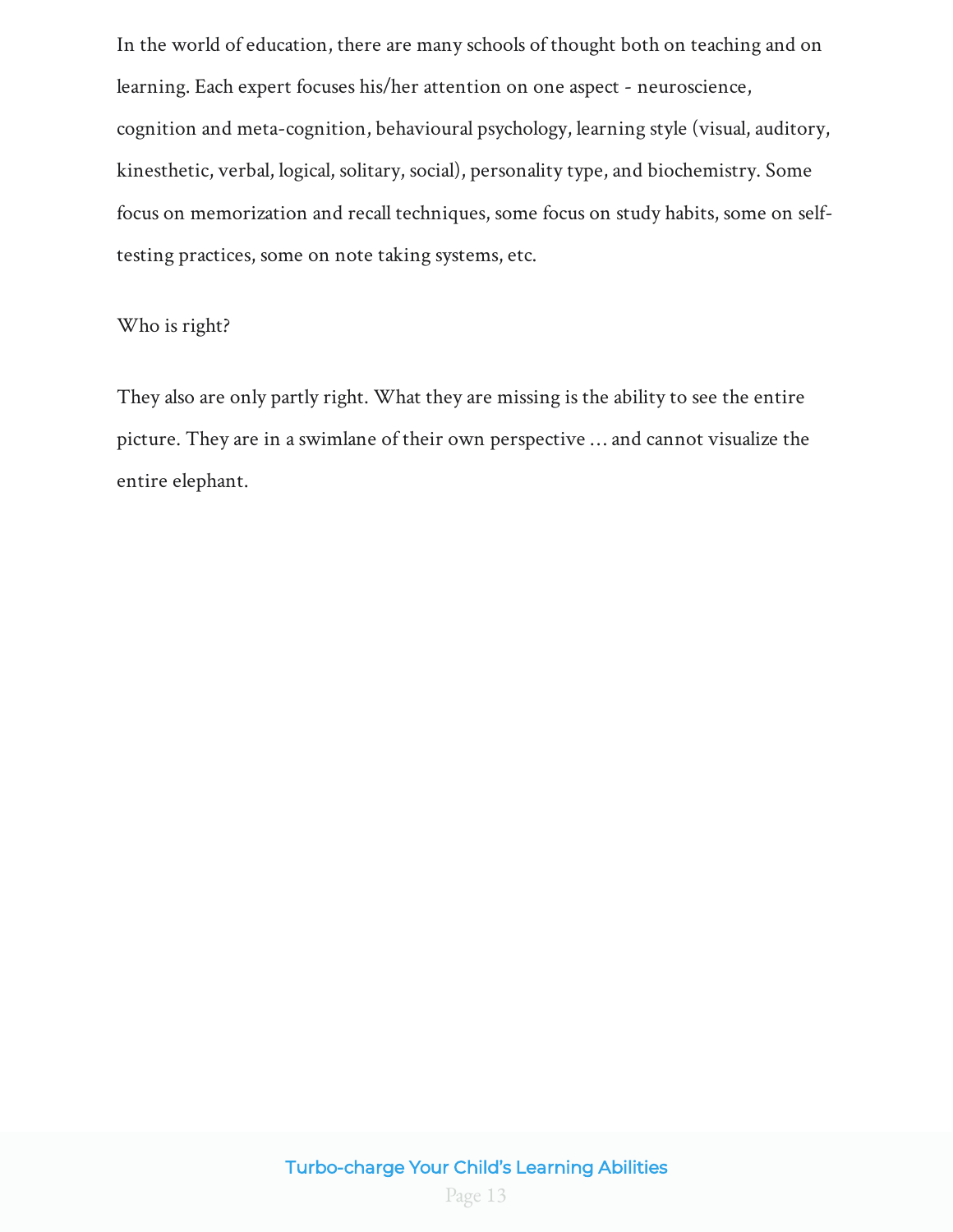### <span id="page-14-0"></span>Chapter 5: Limitations of the General Solutions

The major issue here is that unless the children know their own special learning skills, they will hit a point beyond which they cannot improve.

When the parent works with the child, all the parent can do is support the current way in which the child learns. If this way is not the best way for the child to learn, nothing the parent does can solve the problem.

When the parent tries to influence the child using incentives and disincentives, again, how well the child can do is still limited by the child's lack of understanding of his/her unique learning skills.

When the parents try tutors and training programs, it addresses the symptoms without addressing the underlying issue.

And when the parent tries the "learn to learn" courses, the main thing to understand here is that all these courses are generic, "one size fits all" courses. Unless the parent knows which techniques suit the child or knows how to customize the techniques to fit the child's needs, the child will not benefit from such training.

The one issue I find with most courses and tutoring services - they provide information. It takes coaching to provide *transformation*.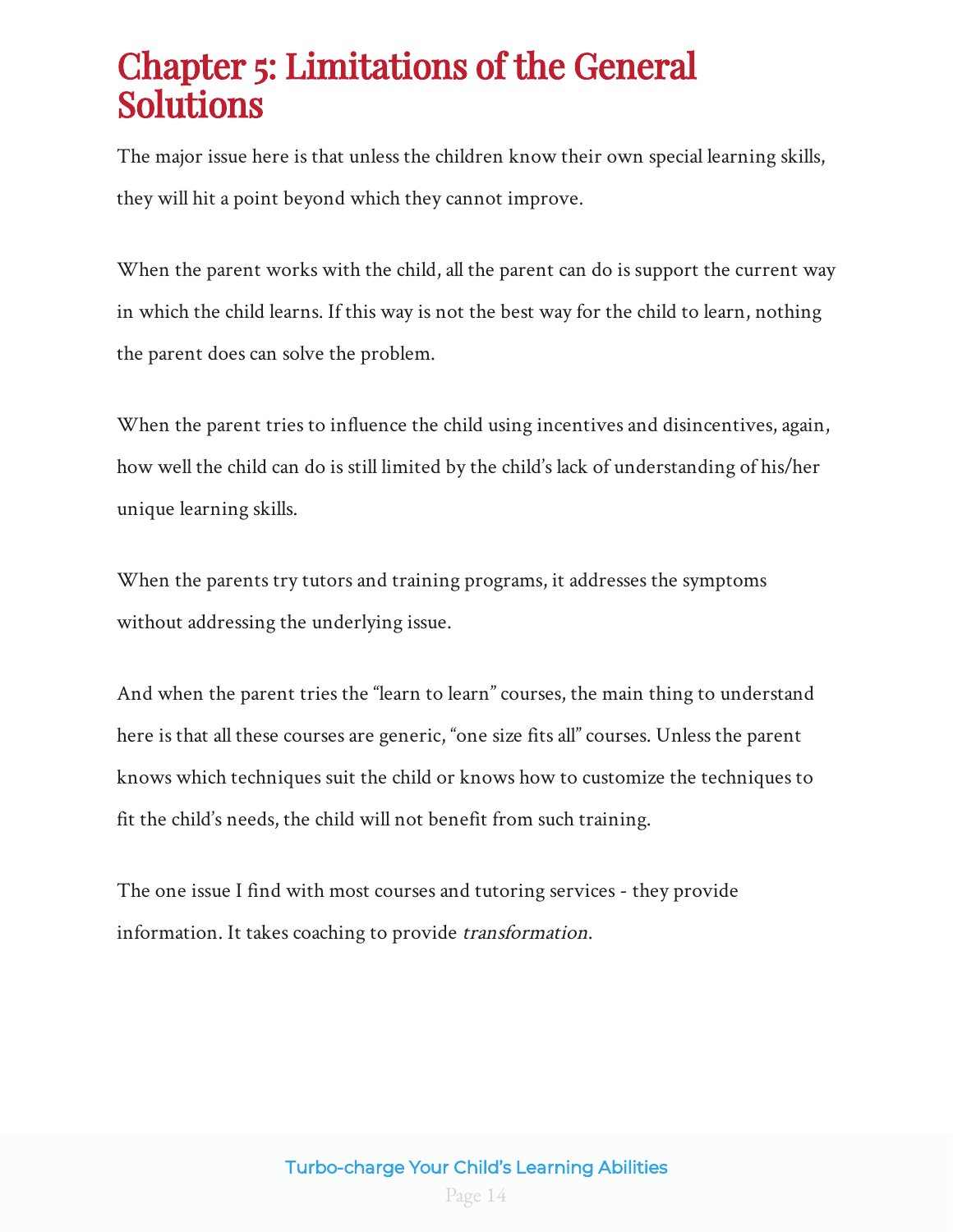# <span id="page-15-0"></span>Chapter 6: The Smart Alternative

When working "harder" is not enough, the solution is to work "smarter".



Let me tell you a story. There's an age-old story of two men walking along an African path, when they come across a lion. The first man calmly puts his backpack down and slips on the running shoes he's been carrying.

The second man laughs and says: "You'll never outrun a lion."

To which the first man responds: "I don't need to outrun the lion, I just need to outrun you."

What does this have to do with education?

When all your child's classmates are wearing - and running with - hiking shoes, if your child wears the right running shoes, he/she can outrun all of them.

Competition is fierce everywhere. For example:

- At the 2012 Olympics in London, Nathan Adrian won the gold in the men's 100 m freestyle swim by a mere 1/100th of a second!
- At the Italian Grand Prix in 1971, Peter Gethin won by 1/100th of a second.
- At the 1992 Olympics in Barcelona, Gail Devers won the 100 m sprint by the same 1/100th of a second.

In education, too, competition is tight. The way to beat the competition is to do something different. To study smarter.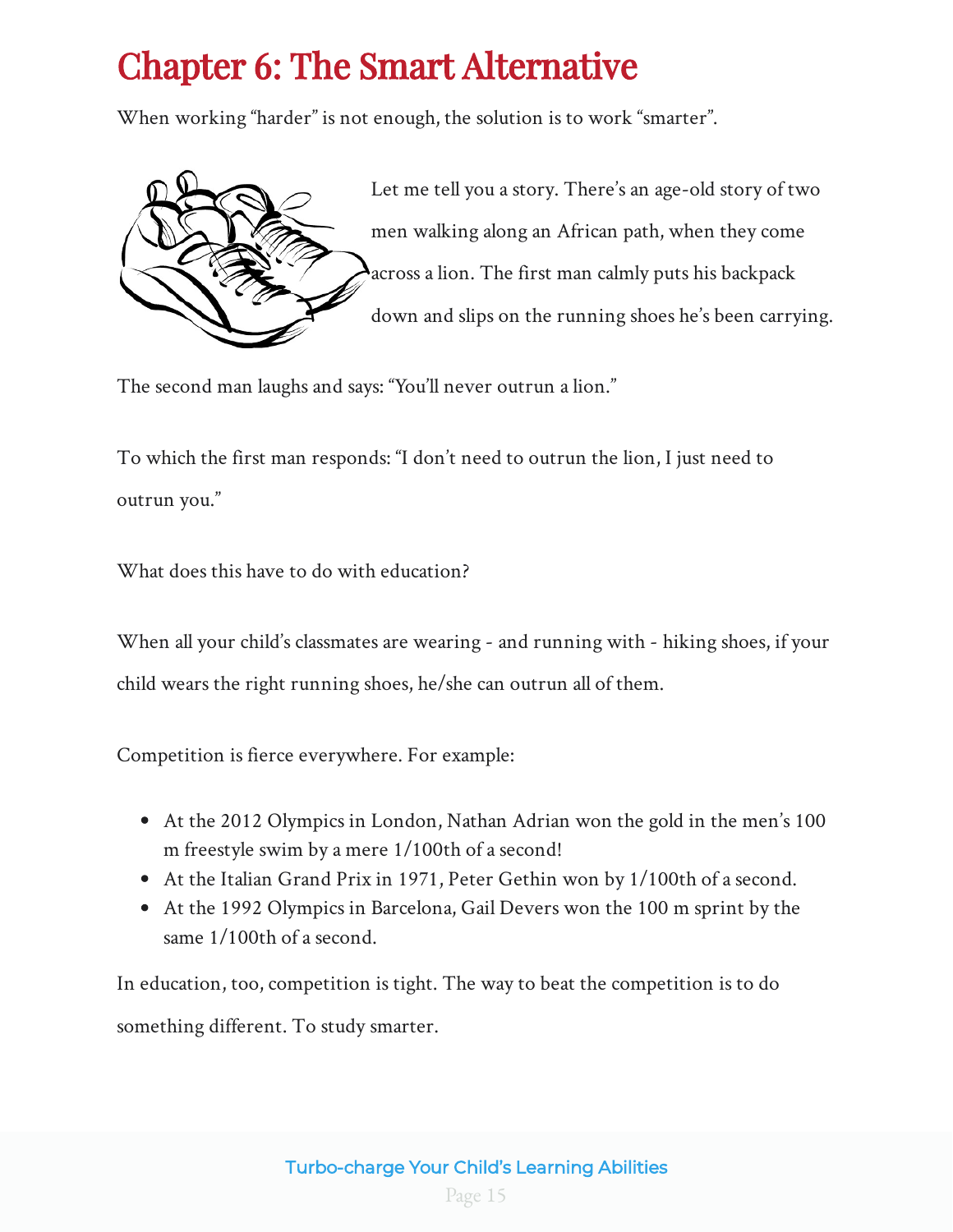The smart study method that we recommend is to identify the factors that indicate each child's unique learning process, assemble learning techniques that suit the child, coach the child in its use, and optimize it for the child. This method, the Turbo Learner Method, when tailored specially for your child, is the best method your child can use to learn.



Let me explain this method with an analogy. Imagine that a farmer stands in the middle of his field and merely tosses all his seeds into the air.

Some of those seeds may land on rocks or

barren soil and not germinate.

Some of those seeds may just be blown away by the wind or carried away by water.

Even the few seeds that fall on fertile soil would not be spaced right and would compete for water and nutrients.

Only a few seeds would ultimately yield crops.



On the other hand, what the farmer does is very smart. He tills the soil, fertilizes it, and neatly plants the seeds in rows. He nurtures the saplings and makes sure that every seed grows.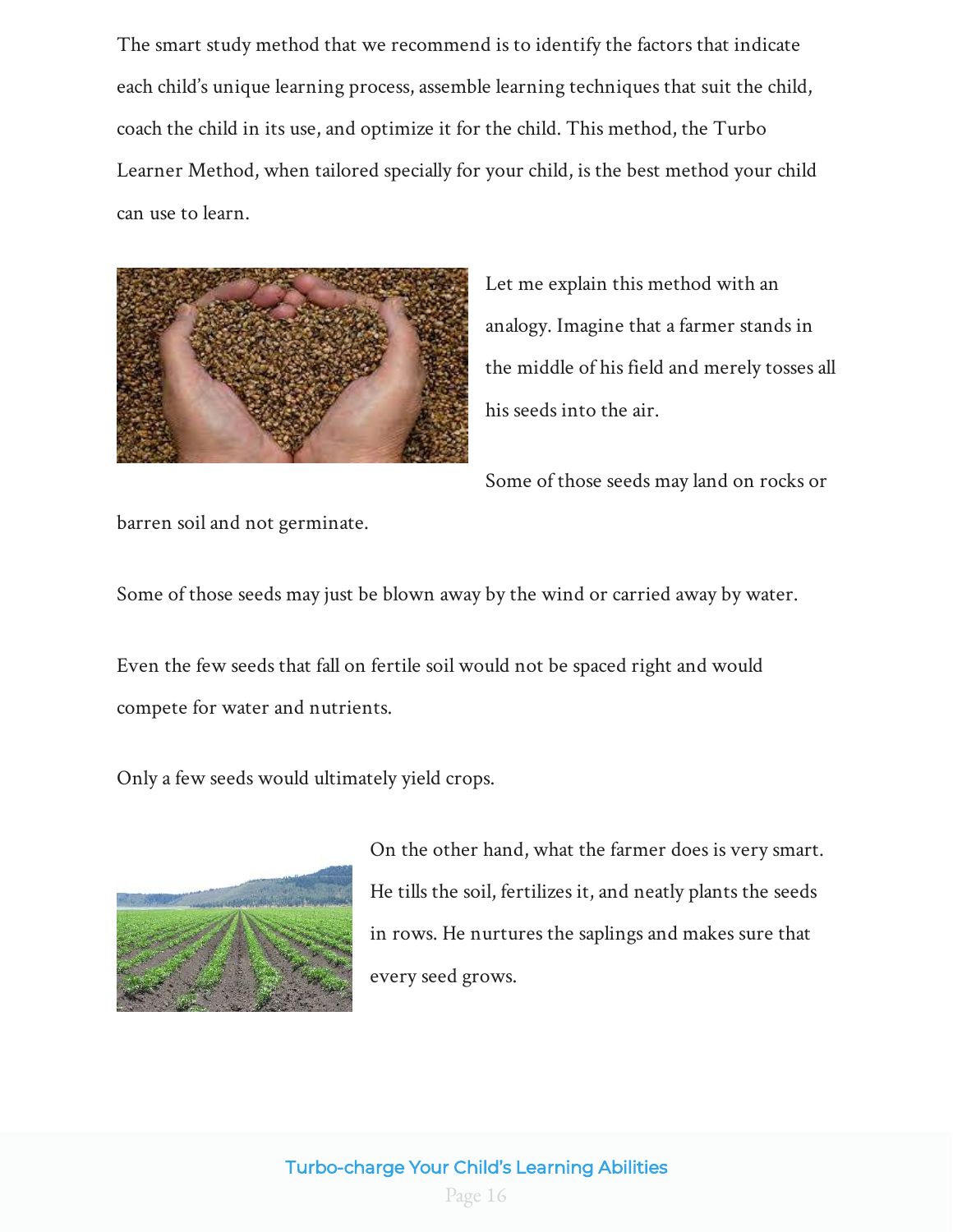Likewise, when the teacher merely scatters knowledge, some students pick it up easily, some with difficulty, and others not at all. On the other hand, if the students are prepared to learn, all knowledge takes root and bears fruit. The Turbo Learner Method prepares students to learn.

Let me add a few caveats to this. The Turbo Learner Method is not a silver bullet. It is not a tutoring program. It is not a test prep program. It is not a counselling program. It is a program to create a framework and a repeatable process that your child can use to learn anything easily. It will help your child be more productive and unlock his/her learning potential.

Can you imagine what it will do for you?

- One of the first modules in the program addresses distractions, disorganization and poor time management. With this, your child will be able to get things done quickly.
- The personalized learning program will help your child learn anything easily and effectively. This will make sure that your child has a regular sleep cycle and, therefore, less stress, anxiety, frustration and related health issues.
- Most of all, the personalized learning program will make your child able to confidently take on any test, get better grades and be able to get into the college of his/her choice. This will improve his/her prospects for a job and for a successful life. You can breathe a sigh of relief.

So, what does this program do? What is the Turbo Learner Method all about? It's about creating a personalized learning process to unlock your child's learning potential.

These are the steps I use to create a Personal Learning Process: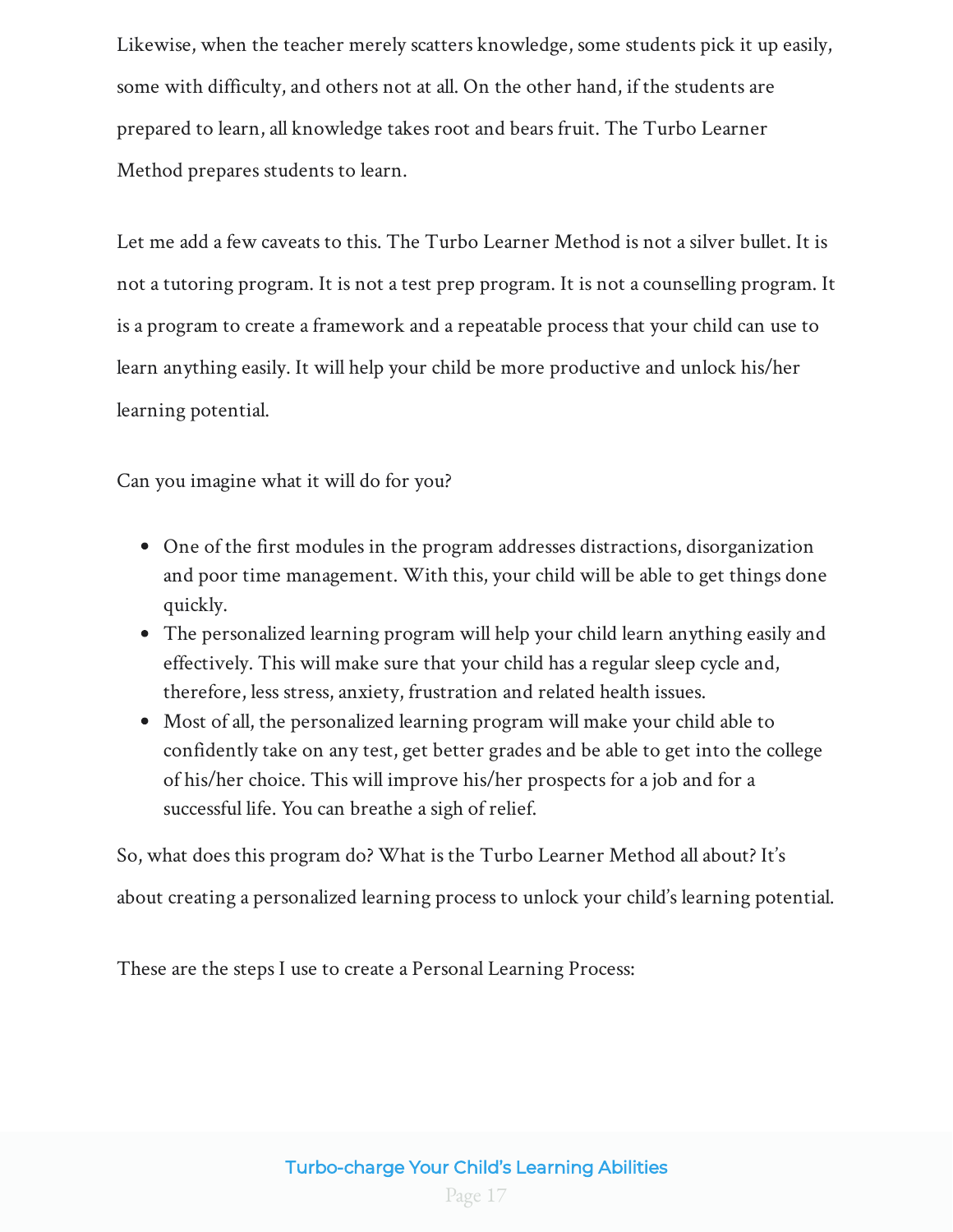

- I analyze the child's learning factors (there are 17 factors)
- I assemble a candidate learning process from a repertoire of learning strategies and techniques (I have about 100 learning techniques in my collection)
- I personalize the candidate learning process to suit the child
- I coach the child in how to use his/her personal learning process and transform him/her into a super learner
- I optimize the learning process and add special techniques to accelerate the learning process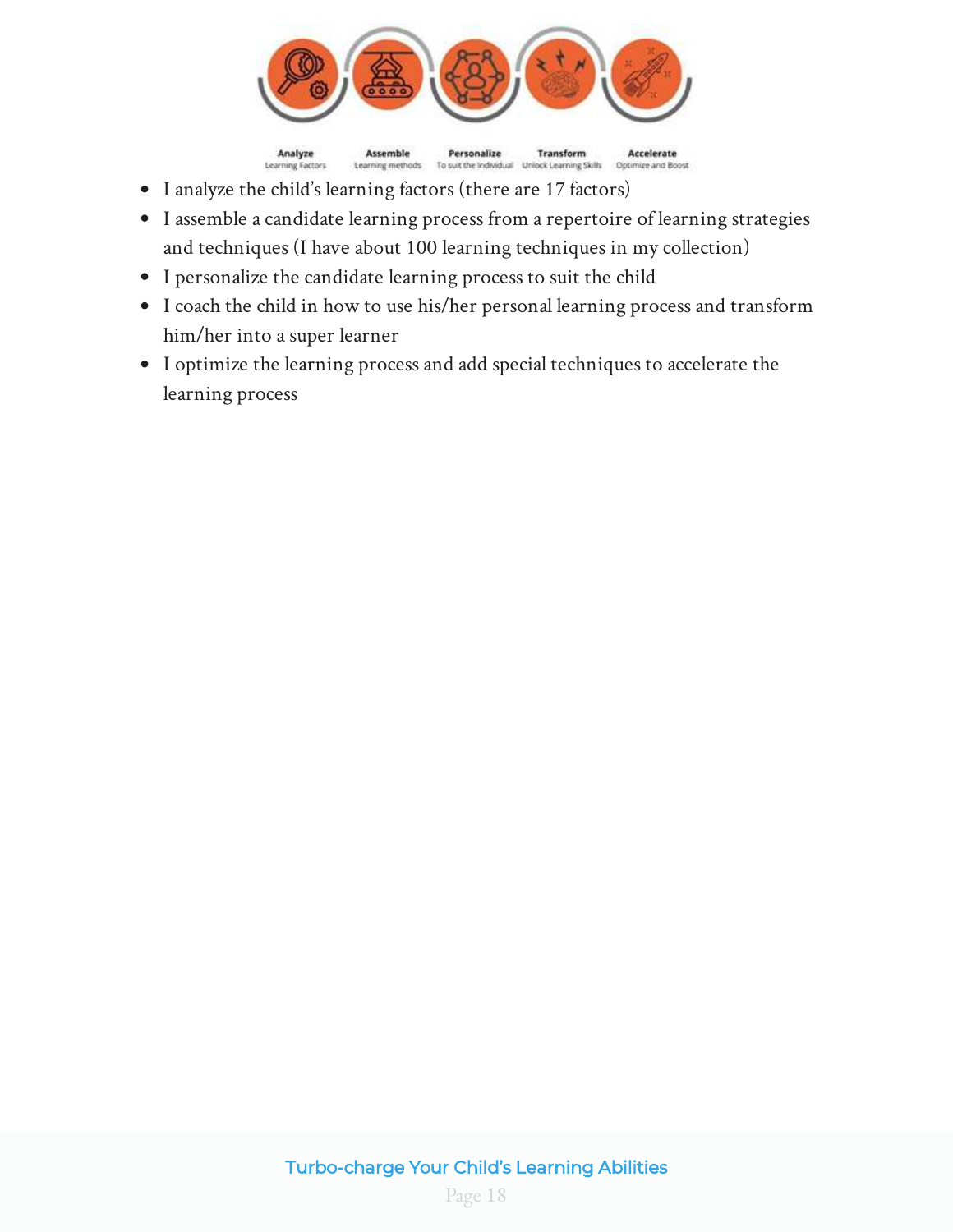### <span id="page-19-0"></span>Chapter 7: My Story

I mentioned earlier that children do not usually perform at their true potential.

I was such a child.

As long as I was in elementary school (or primary school as it is called in India), I was near the top of the class in almost every subject. I realize now that through those years, my mother,the principal of a school, sat with me as I worked on my homework or studied for tests, and helped me learn. When I got to sixth grade, my mother became busy with her school and with her Master's/Ph.D. program, and the teachers in middle school were not sympathetic. "You are no longer in elementary school," they seemed to say, "and so we will not coddle you. Grow up!"

My grades were abysmal. I struggled to learn but got nowhere.

My mother saw my predicament. While she could not spend the time to help me with my schoolwork, she did something better. In the spirit of "If you give a man a fish, he feeds for a day, but if you teach him to fish, he feeds for a lifetime," she taught me to learn. It was an experiment, and I was the guinea pig. It was a successful experiment, though. By the end of 8th grade, I was back near the top of the class. I graduated high school with a decent score and went on to complete an Honors Engineering program with Distinction (equivalent to summa cum laude). I obtained two Master's degrees after that.

My mother used the results of this experiment for her Ph.D. thesis and won the Commonwealth Association for Science, Technology and Mathematics Educators (CASTME) award in 1984 with this methodology.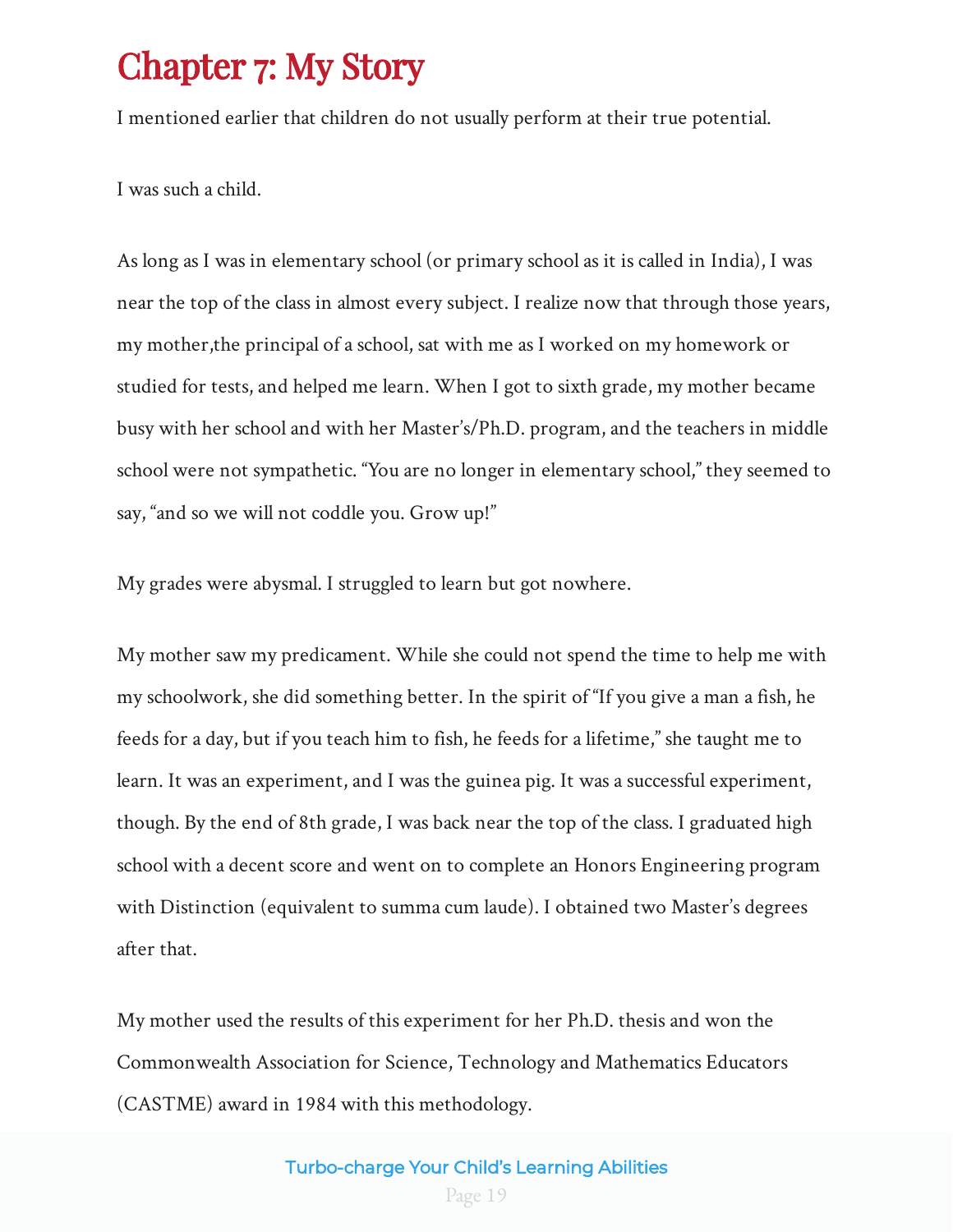After my mother retired in 2002, she spent her time visiting her children in the US and in India. In 2005, I convinced her to stay back and applied for her green card. While she was with me, we worked on improving the system to fit modern education research and to take into account the system of education in the US. We taught this method to my children. My older son graduated with a TRIPLE major - Mechanical Engineering, Physics and Computer Science. My younger son is a 4.0 GPA senior in college. I have taught other children with excellent results.

My original idea was to make this a coaching program that my mother could get some income from and live independently. However, she fell ill in 2013 and slowly deteriorated until she passed away in 2017. I launched Turbo Learner in her memory in 2018. It is the best way I can think of to celebrate her achievements.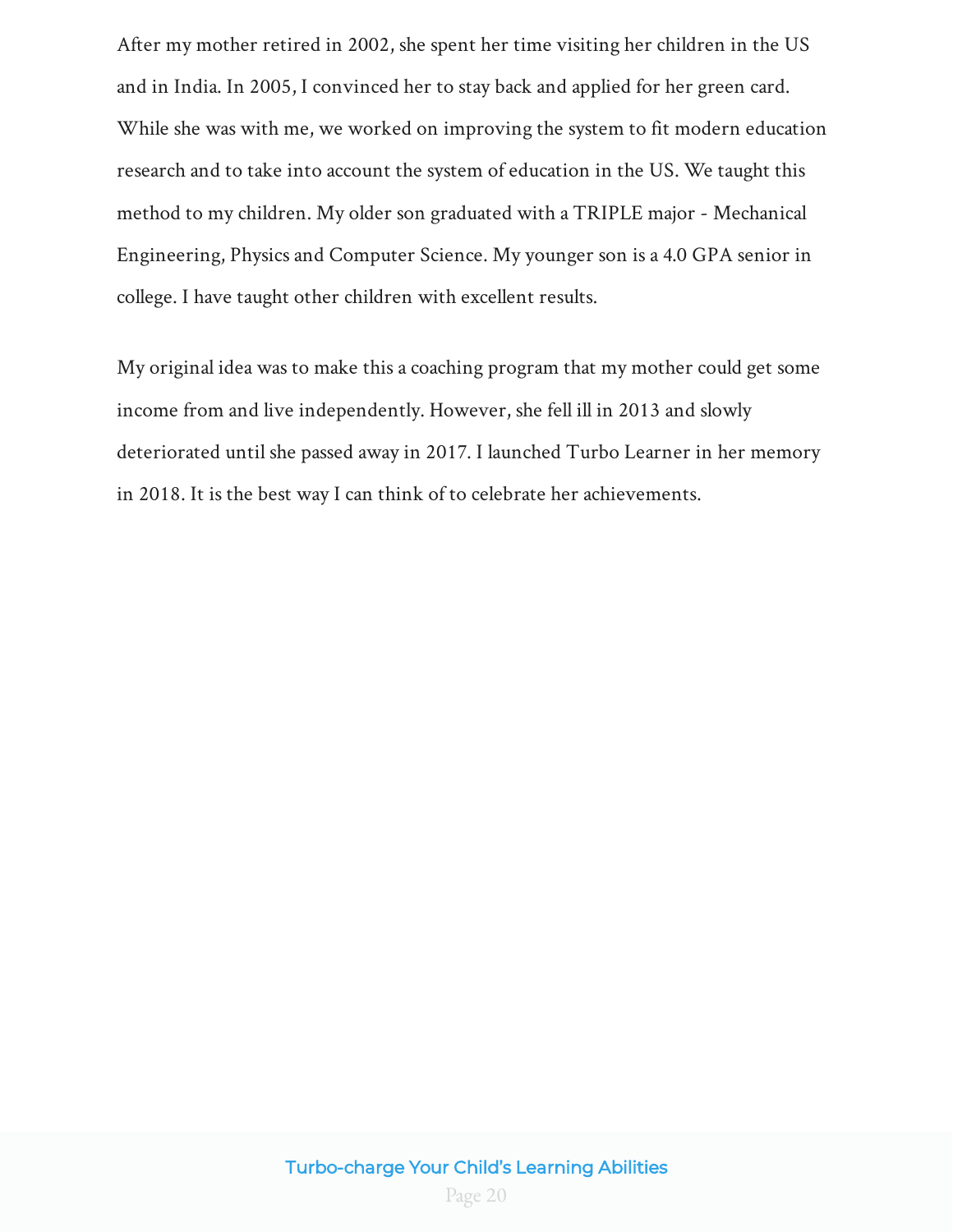### <span id="page-21-0"></span>Chapter 8: Your Turn

What will you do?

Status quo will only give you the same results as you have received in the past. If you want different results, you must be willing to get out of your comfort zone and try something different.

What kind of future do you imagine for your child? Bob Proctor, a very famous selfhelp guru, talks of aligning your purpose, your vision and your goals with your actions in order to get the results you desire.

When your purpose, vision and goals center on creating a better future for your child, what actions will you take? Which option will you choose - tutoring, test prep, counselling, generic study skills coaching, or the Turbo Learner Method?

There is always the question of the known devil versus the unknown angel. You don't know me and may argue that going with standard solutions - tutoring, test prep, and generic study skills - could get your child to be "better" at studies. Is that enough? Don't you want your child to be excellent, not just better? Don't you want your child to be far, far better than anyone else?

This method was the basis of a Ph.D. thesis. This method won the CASTME award in 1984 out of 200+ entries from 70+ countries. This method has allowed me to breeze through 3 degrees, my older son through 3 majors, and my younger son to be 4.0 GPA senior. This method will unlock your child's learning potential and unleash the genius within.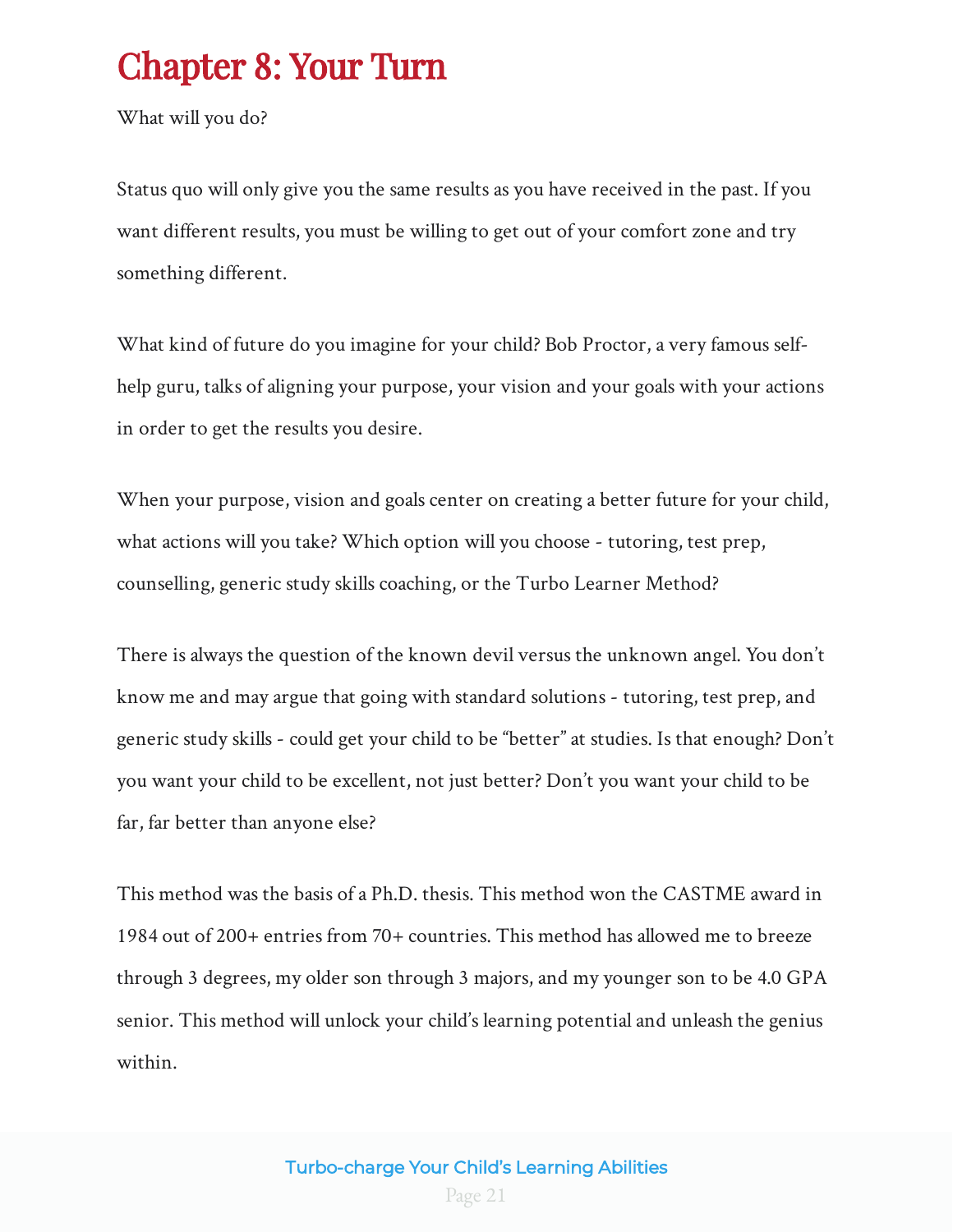Is cost an issue? On average, a private tutor costs between \$25 and \$80 an hour. For SAT and test prep tutoring, prices start at \$45/hr and can go up to \$100/hr. And they last a long, long time.

Some institutions such as Hunting Learning Centers charge \$1220 per subject for 14 hours and \$2645 for 32 hours. Kumon charges \$150 per month and goes on for years. Sylvan charges about \$50 an hour but goes on for years. (these are rates I picked up from the internet)

So ultimately you will be spending more than \$10,000 every year on less-than-perfect methods to boost your child's education. And the Turbo Learner Method program is only 8 weeks long, gives you an exact framework that fits your child (tailor-made as opposed to "one size fits all"), for a one-time fee. The value of this system is more than \$15,000 but the fee is not even half of that figure. So, if you do the math, you will note that this program offers more for less cost. And there are payment plans to help.

My question to you is: What is stopping you? Why aren't you rushing to give your child an advantage when it comes to getting into the best high school, the best college or the best job?

Do make an appointment with me for a FREE strategy session at . <https://msgsndr.com/widget/booking/iorEmhRcC9c6eAnIBDvR> Your children will thank you.